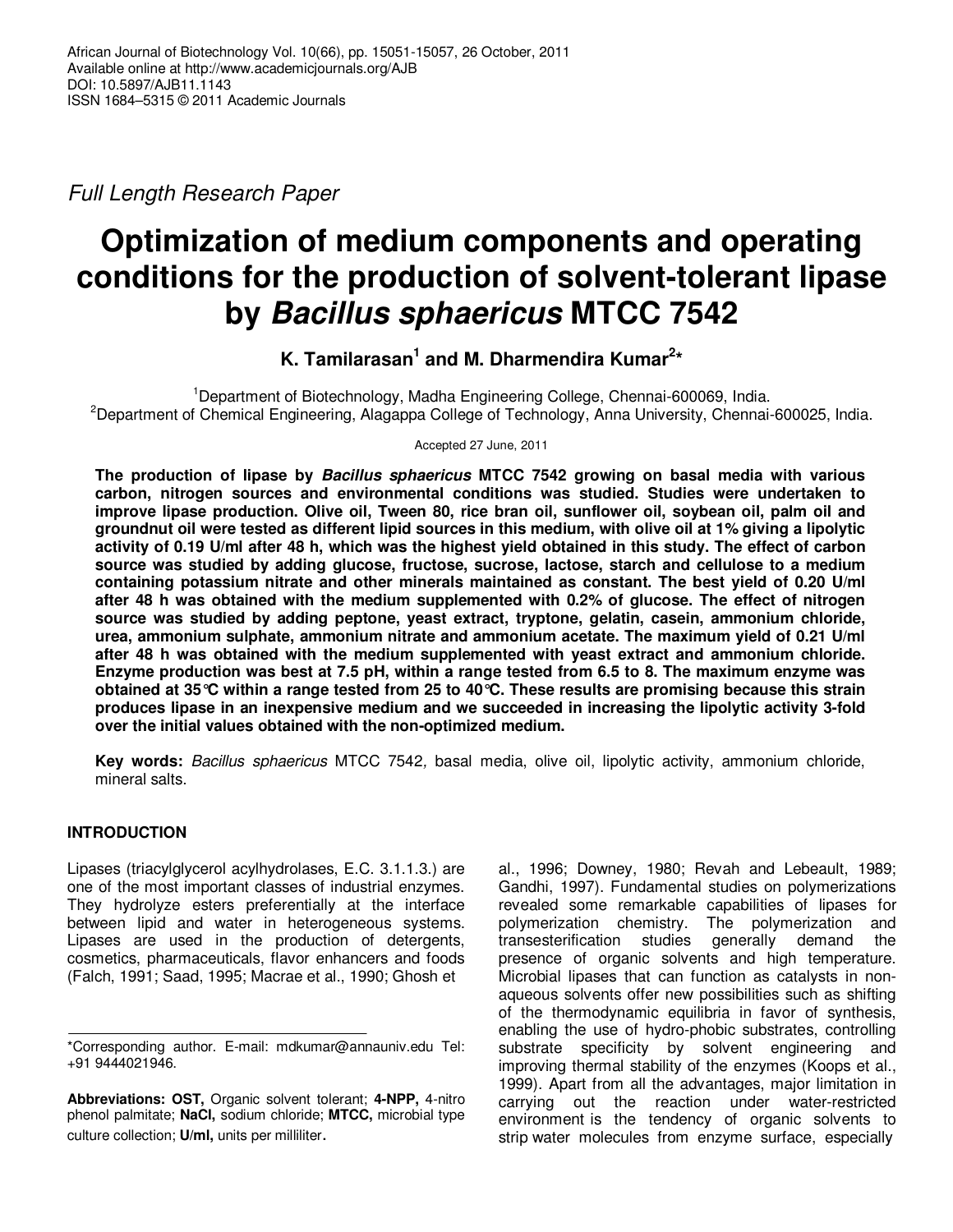into the active site leaving the enzyme inactive (Yang et al. 2004). To overcome these limitations, several strategies like chemical modification of amino acids on enzyme, surface (Desantis and Jones, 1999), protein engineering (Magnusson et al., 2005), medium engineering (Laane, 1987), use of ionic liquids (supercritical fluids) (Katalin et al., 2002) and colyophilization with non-buffer salts (Mine et al., 2003) for enhancing enzyme activity and stability have been demonstrated. Alternately, it has been proposed that instead of modifying enzyme for increasing solvent stability, it would be more desirable to screen for naturally evolved solvent tolerant enzymes for application in non-aqueous enzymatic synthesis.

There are many reports of purification and characterization of microbial lipases but very few reports are available on screening of lipase for its solvent tolerant ability (Rahman et al., 2006; Salameh and Wiegel, 2007; Nawani and Kaur, 2000). Solvent stable lipases have been reported from solvent tolerant Pseudomonas and Bacillus sp. (Isken et al., 1998; Baharum et al., 2003; Hun et al., 2003; Gaur et al., 2008). Enzymes from these microbes are attuned to work under solvent rich environment, thus exhibit solvent stability. Organic solvent tolerant lipases are required in biotechnological applications, especially in the production of biopolymeric materials, biodiesel and in the synthesis of fine chemicals (Sulong et al., 2006). This report describes the nutritional factors and environmental condition effecting the lipase production and stability of the crude enzyme in various organic solvents.

#### **MATERIALS AND METHODS**

Bacillus sphaericus MTCC 7542 was obtained from the Microbial Type Culture Collection and gene bank (MTCC), Institute of Microbial Technology, Chandigarh, India.The stock culture was maintained using a nutrient agar medium containing [g/l]: peptone 10.0; beef extract 10.0; sodium chloride 5.0; and agar 12.0 at 4°C. The media components were obtained from Hi Media Laboratories (Mumbai, India). All other chemicals used in this study are of analytical grade.

#### **Organic solvents tolerance of B. sphaericus MTCC 7542**

Solvent tolerance was determined as plate overlay solvent tolerance as described by Ogino et al. (1994). Five microliter of an overnight culture was spotted on an NM plate. Plates were keft open approximately for 20 min until the drops were dry, and after that solvents like methanol, ethanol, propanol, butanol, acetone, acetonitrile, toluene, hexane and benzene solvents were poured onto the plates. The plates were left in the screwed jars to avoid evaporation of solvents. Colonies were examined for solvent tolerance after incubation at 35°C for 24 h.

#### **Tbriutyrin agar plate assay**

B. sphaericus MTCC 7542 was screened for its lipolytic activity in Luria-Bertani (LB) agar plate containing 1.5% tributyrin at 30°C for two days. After two days incubation at 4°C was done to bright clear

zone on the plate (Suoniemi and Tynkkynen, 2002).

#### **Lipase production**

B. sphaericus MTCC 7542 was grown in a basal medium containing  $KH_{2}PO_{4}$  (1.0 g/l);  $K_{2}HPO_{4}$  (1.0 g/l); yeast extract (3.0 g/l); NaCl (0.1  $g(1)$ ; CaCl<sub>2</sub> (1.0  $g(1)$ ; olive oil (10 ml/l) at pH 7.0 and 30 °C. Then, the culture was cultivated under the conditions described earlier. Five milliliter of the culture were taken at the intervals of 12 h, the culture was centrifuged at 10,000 rpm, 4°C for 20 min and the supernatant obtained was used as the crude lipase for determination of lipase activity.

#### **Enzyme assay**

Lipase activity was determined by following the method of Kilcawley et al., 2002. In brief, a stock solution (50 mM) of 4-nitrophenyl palmitate (4-NPP) was prepared in 1:1 of acetonitrile and n-butanol. The reaction mixture contained 20 µl of 4-NPP stock solution, 200 µl of cell-free culture supernatant (crude lipase), and 1.8 ml of Trisbuffer (0.1M, pH 8.0). The reaction mixture was incubated at 35°C for 10 min. The amount of liberated 4-nitrophenol (pNP) was recorded at 400 nm. The concentration of 4-nitrophenol released was determined from a standard curve of 4-nitrophenol (2–20 µg/ml) in 0.1M Tris-HCl buffer, pH 8.0). One unit of lipase activity was defined as micromoles of 4-nitrophenol released from 4-NPP per ml per min under standard assay conditions.

#### **Optimization experiments**

Various parameters were studied in order to achieve maximum enzyme production. Lipase was produced by growing the culture in a basal medium containing different lipid sources (1.0% v/v) such as olive oil, Tween 80, rice bran oil, sunflower, soybean oil, palm oil, and groundnut oil. The effect of lipid concentration on lipase production was studied with the addition of various concentrations (0.5 - 2.0% v/v). of olive oil. The compositions of other nutrients were maintained as constant. Effect of various carbon sources (0.2% w/v): glucose, fructose, sucrose, lactose, starch and cellulose on lipase production was studied. Then, the effect of different concentrations of glucose (0.10 - 0.25% w/v) on lipase production was studied. The effect of various organic nitrogen sources (0.3% w/v)) like peptone, yeast extract, tryptone, gelatin and casein, and inorganic sources (0.2% w/v) like ammonium chloride, urea, ammonium sulphate, ammonium nitrate and ammonium acetate was studied. Effect of incubation temperature on lipase production was analyzed with a range from 25 to 40°C with 5°C interval. The production medium pH was adjusted between (6-8) to study the effect of pH on enzyme production and.

#### **RESULTS AND DISCUSSION**

#### **Organic solvents tolerance of Bacillus sphaericus MTCC 7542**

The effects of organic solvents of Bacillus sphaericus MTCC 7542 were investigated by plate spreading methods (Table 1). From the experimental observation Bacillus sphaericus MTCC 7542 was able to grow in all organic solvents except benzene, hexane and toluene. The bacillus culture exhibits the growth in the hydrophilic solvents having low log P values compared to the hydrophobic solvents having high log P values.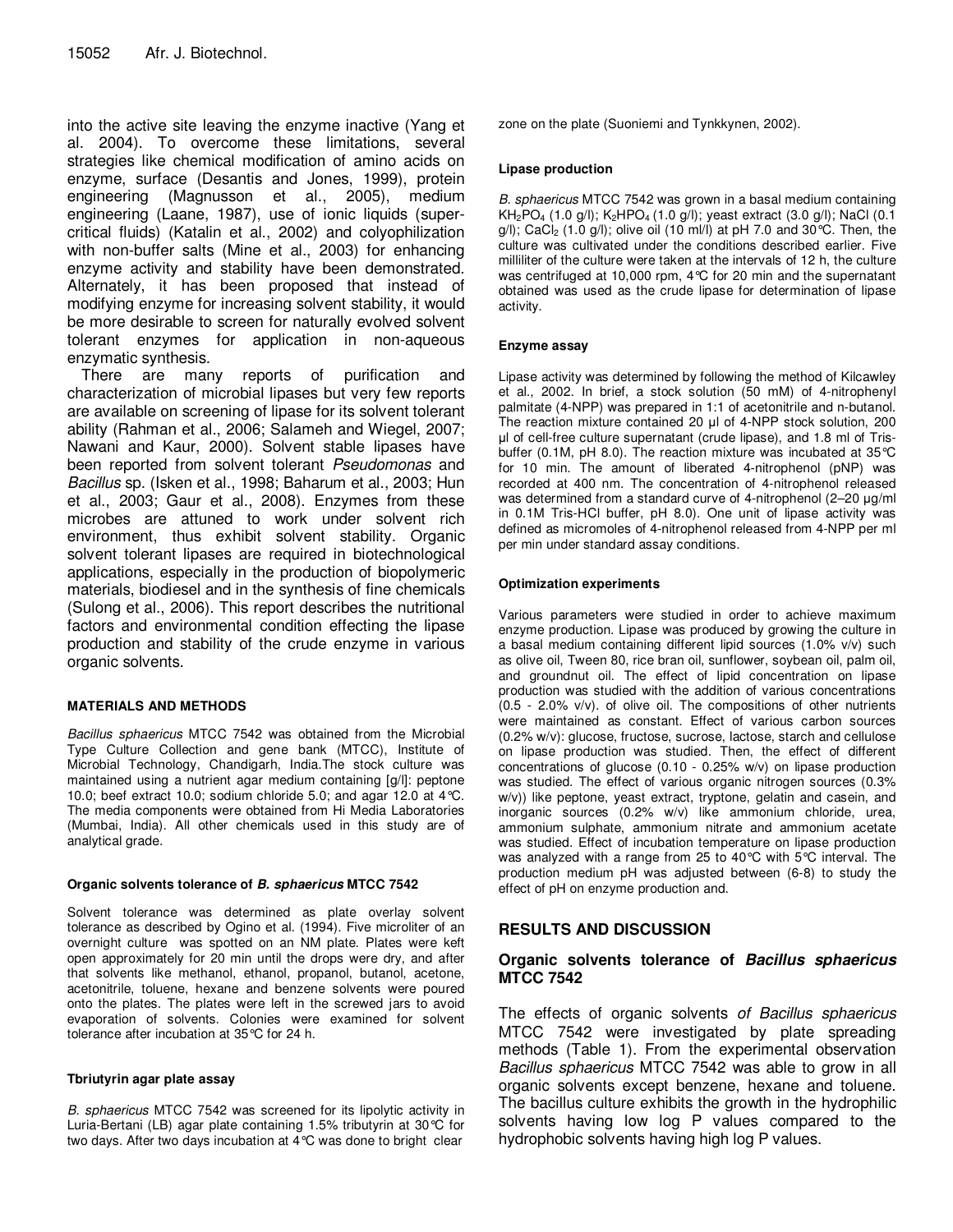| S/N | <b>Solvent</b> | Log P Value | Colony    |
|-----|----------------|-------------|-----------|
| 1   | Methanol       | $-0.764$    | $^{+++}$  |
| 2   | Ethanol        | $-0.235$    | $^{+++}$  |
| 3   | Propanol       | 0.074       | $^{+++}$  |
| 4   | <b>Butanol</b> | 0.8         | $\ddot{}$ |
| 5   | Acetone        | $-0.208$    | $^{+++}$  |
| 6   | Acetonitrile   | $-0.394$    | $^{+++}$  |
| 7   | Hexane         | 3.9         |           |
| 8   | Benzene        | 2.13        |           |
| 9   | Toluene        | 2.69        |           |

**Table 1.** Organic solvent tolerance of B. sphaericus MTCC 7542.



**Figure 1.** Effect of different substrate on lipase production by *Bacillus sphaericus* MTCC 7542.

#### **Effect of different lipid sources on lipase production**

Some natural fats or oils have been used as inducers for enzyme fermentation (Hiol et al., 1999). Amongst the various carbon sources tested for lipase production, olive oil (1%, v/v) was the best inducer followed by soybean oil and palm oil (Figure 1). Earlier, soybean oil was reported as the best lipid source for the enzyme production by a bacterial isolate (Gupta et al., 2004). Lipases are generally produced using lipidic sources such as oils and fats with various nitrogen source (Gupta et al., 2004). Cryptococcus sp. used sardine oil in preference to olive oil as a the production of lipase (Kamini et al., 2000).

#### **Effect of the lipid source concentration on lipase production**

The effect of the concentration of the lipid source on lipase production was studied with the addition of

different concentrations (0.5, 1.0, 1.5 and 2.0 %) of olive oil. The concentrations of other nutrient were maintained constant. The olive oil concentration had a strong influence on the production of lipase by Bacillus sphaericus MTCC 7542, as shown in Figure 2; The maximum lipase activities were obtained in 1.0 to 1.5% of olive oil used as lipolytic source. The higher oil concentrations could be affect oxygen transfer in the production medium.

#### **Effect of carbon on lipase production**

Carbon is a main component of cells and the influences of carbons are shown in Figure 3. Among the six carbohydrates, glucose was the optimal carbohydrate for the lipase production. The glucose concentration had a strong influence on the production of lipase by Bacillus sphaericus MTCC 7542, as given in Figure 4; with an increase in glucose concentration up to 0.2%, and then slowly decrease in the lipolytic activity.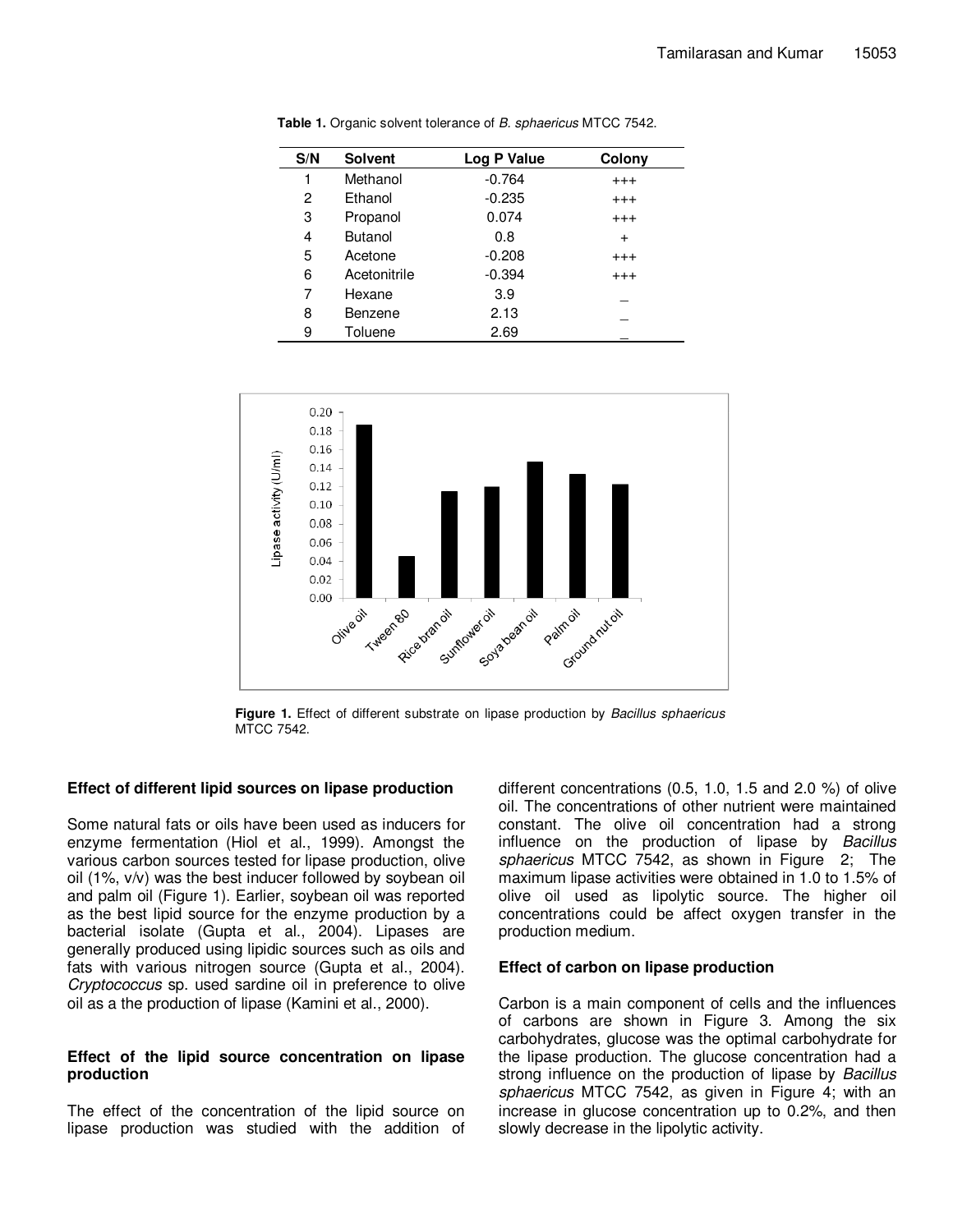

**Figure 2.** Effect of the concentration of olive oil on lipase production by Bacillus sphaericus MTCC 7542. Concentration of olive oil 0.5% (♦); 1% (■); 1.5% (▲); 2% (●).



Figure 3. Effect of carbon source on lipase production by Bacillus sphaericus MTCC 7542.



**Figure 4.** Effect of the concentration of glucose on the production of lipase by Bacillus sphaericus MTCC 7542. Concentration of glucose 0.1% (♦); 0.15% (■); 0.2% (▲);  $0.25%$  ( $\bullet$ ).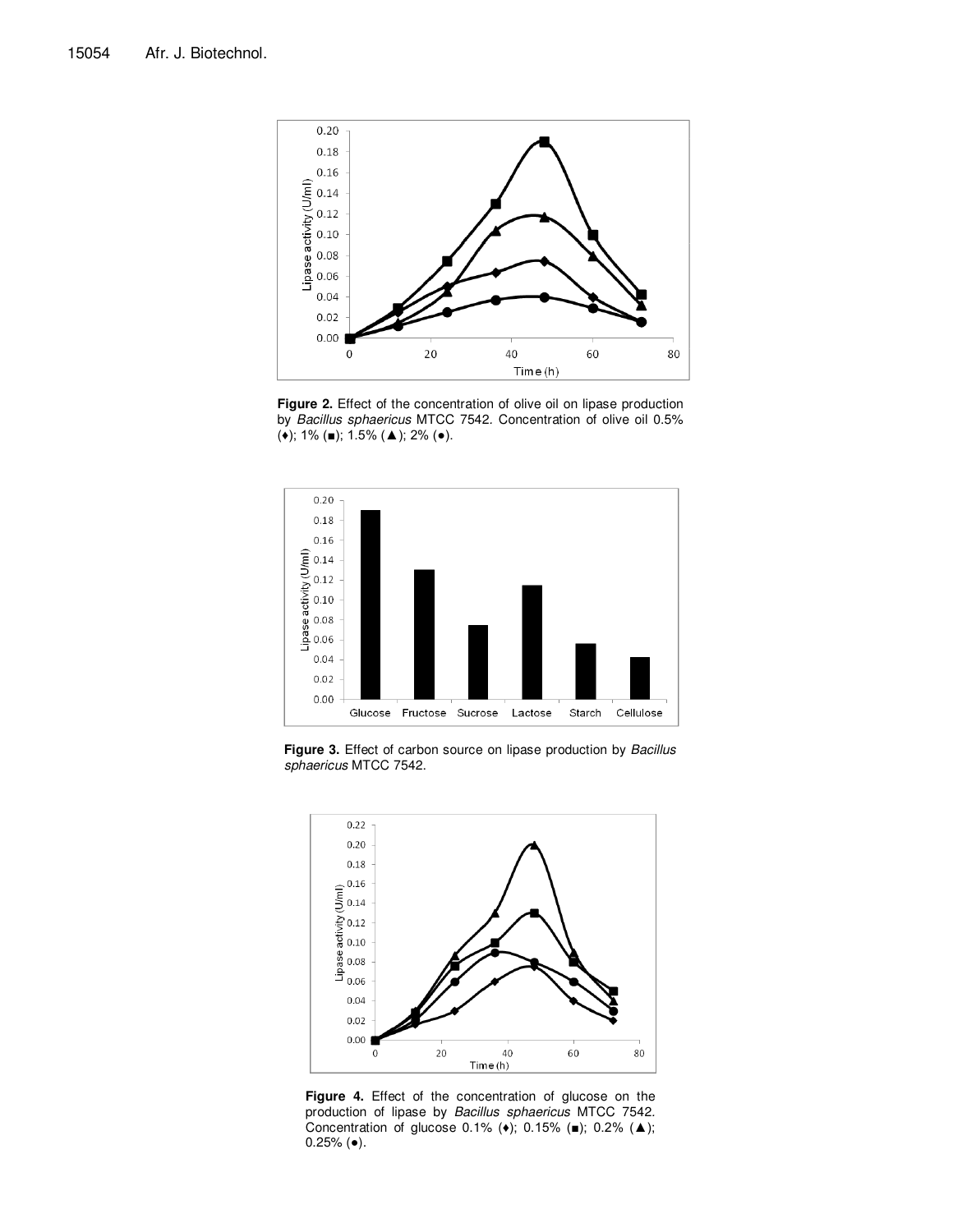

**Figure 5.** Effect of organic nitrogen source on lipase production by B. sphaericus MTCC 7542. Y Extract, yeast extract.



Figure 6. Effect of inorganic nitrogen source on lipase production by B. sphaericus MTCC 7542. A. Chloride, ammonium chloride; A. Sulphate, ammonium sulphate; A. Nitrate, ammonium nitrate; A. Acetate, ammonium acetate.

#### **Effect of nitrogen source on lipase production**

Nitrogen sources, including organic nitrogen and inorganic nitrogen sources play an important role in the synthesis of enzymes because inorganic nitrogen sources can be used quickly, while organic nitrogen sources can provide many cell growth factors and amino acids, which are required for cell metabolism and enzyme synthesis. Therefore, both nitrogen are used in lipase production. The influences of organic nitrogen sources was lipase production shown in Figure 5. Yeast extract had the showed maximum enzyme activity among the six organic nitrogen sources used. For various inorganic nitrogen sources tested for lipase production, 0.2% of ammonium chloride was the best source followed by ammonium sulphate and ammonium nitrate as shown in Figure 6.

#### **Optimization of pH and temperature on lipase production**

The pH of the culture is one of the most important environmental parameters affecting microbial cell growth and biochemical metabolism. The lipase production increased dramatically up to 7.5 and dropped significantly at pH 8. The optimal pH for lipase activity was pH 7.5 with a 1.5 fold higher than the pH 6 (Figure 7), indicating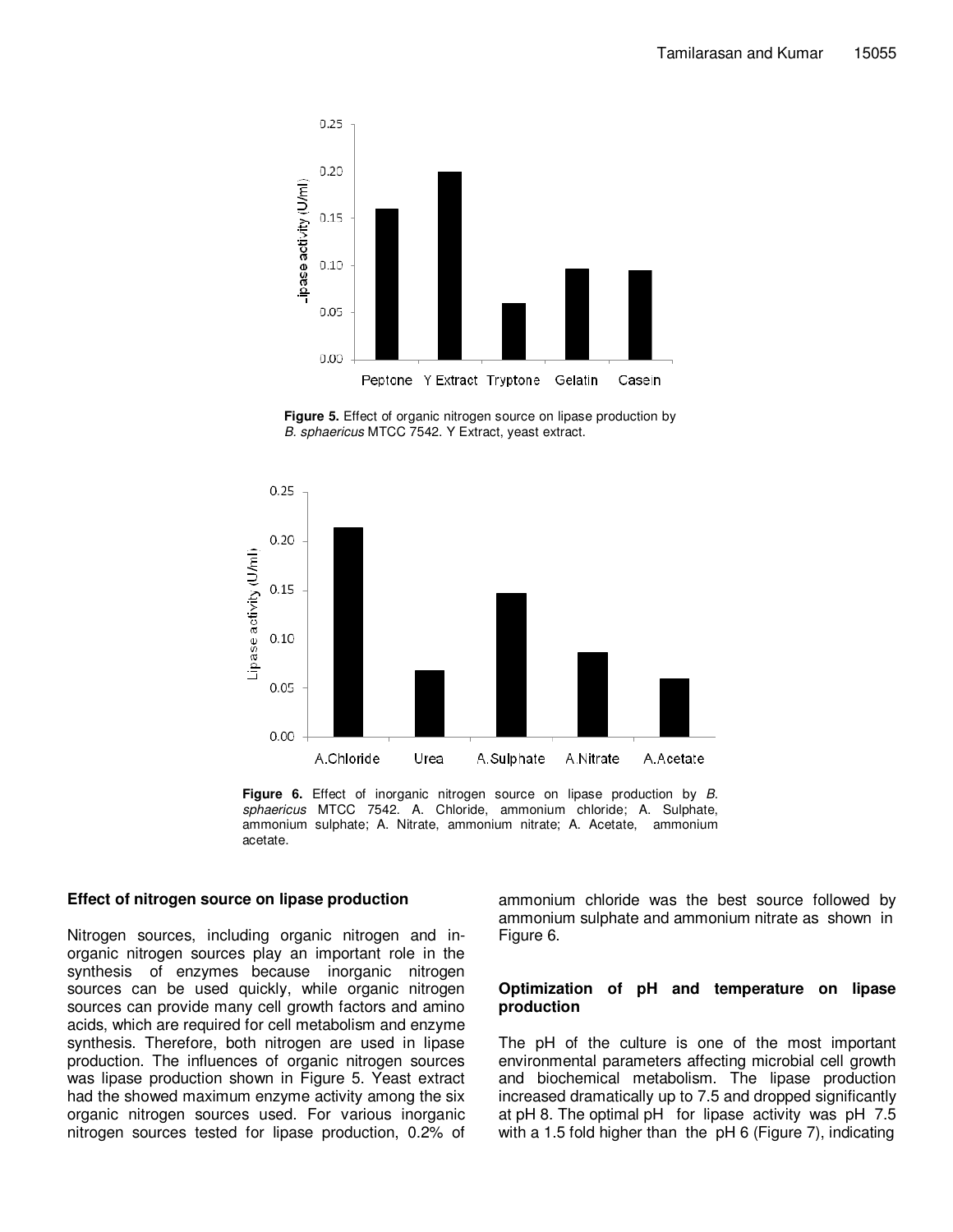

**Figure 7.** Effect of pH on lipase production by B. sphaericus MTCC 7542. Initial pH of medium:  $6.5$  ( $\bullet$ );  $7$  ( $\triangle$ );  $7.5$  ( $\bullet$ );  $8$  ( $\blacksquare$ ).



Figure 8. Effect of temperature on lipase production by B. sphaericus MTCC 7542. Cultivation temperature:  $25^{\circ}C$  ( $\bullet$ );  $30^{\circ}C$  ( $\bullet$ );  $35^{\circ}C$  ( $\blacktriangle$ );  $40^{\circ}C$  ( $\bullet$ ).

that the extracellular lipase was alkaline in nature. The optimal incubation temperature for lipase activity was determined to be 30°C when tested under the range of 25 to 40°C (Figure 8). The lipase production at 30°C was almost twofold higher than that at 25 and 40°C.

#### **Conclusion**

In this study, organic-stable lipase from the organic solvent tolerant strain Bacillus sphaericus MTCC 7542 was found to display extreme stability in the presence of various hydrophilic organic solvents than hydrophobic

solvents Bacillus sphaericus MTCC 7542 produced maximum amount of lipase activity after 48 h of incubation at 30°C and pH 7.5. Maximum lipase activity was with glucose as the carbon source and with olive oil as lipidic source, yeast extract and ammonium chloride together as the nitrogen source.

#### **ACKNOWLEDGEMENT**

The first author wishes to thank the Management and Staff of the Biotechnology Department, Madha Engineering College, Kundrathur, Chennai for their support.